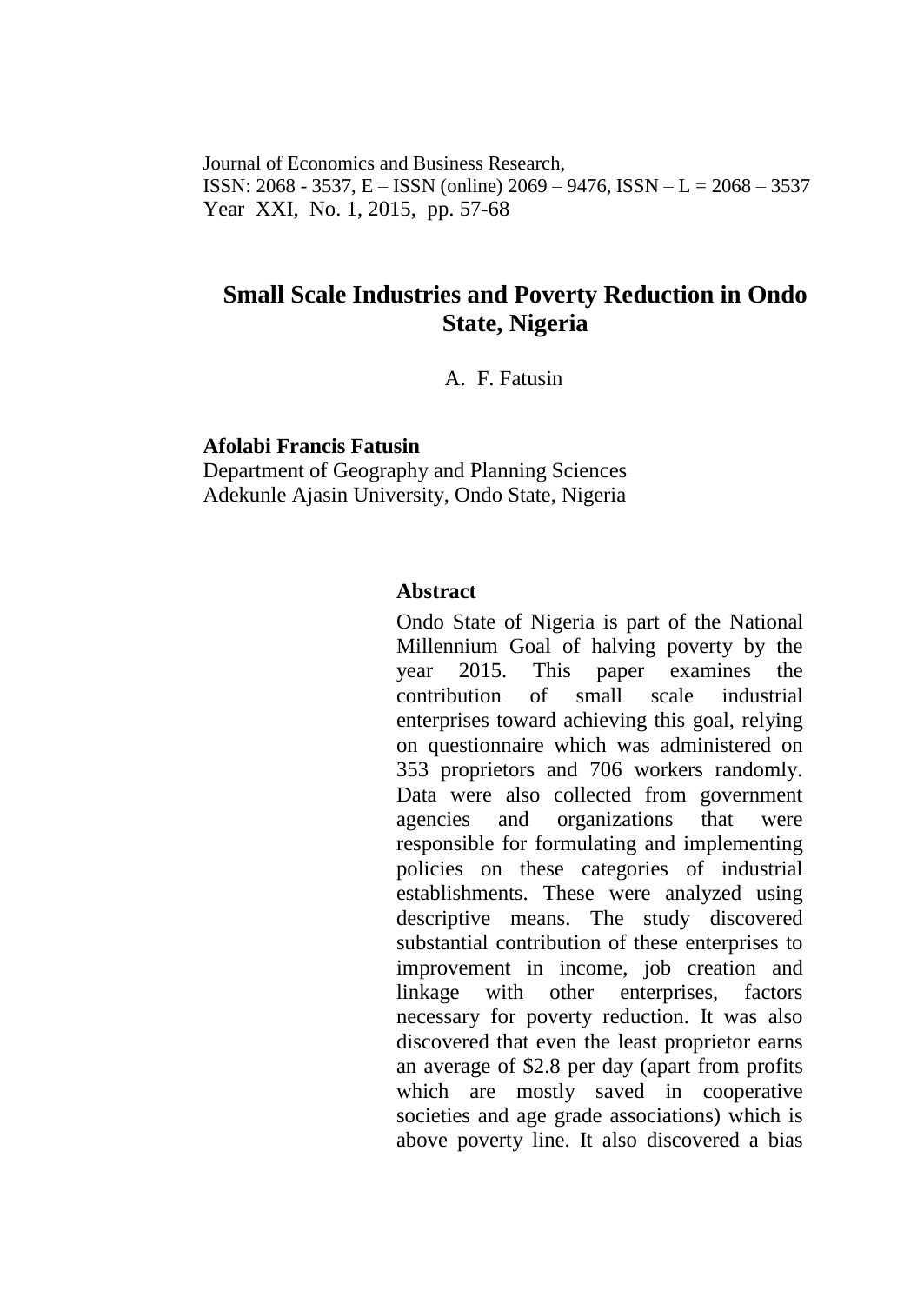toward Ondo Central which is the most cosmopolitan region in the state in terms of the magnitude of these impacts at reducing poverty. The study concluded by recommending improved support by the government to grow the sector to further reduce poverty in the state.

**Keywords:** poverty, poverty reduction, small scale industries, per- capital income

## **Introduction**

Africa compared with other continents of the world is noted for its high state of underdevelopment (see Human Development Index, 2010). The state of underdevelopment of countries in the continent is a reflection of the low level of technology, high incidence of unemployment and underemployment, as well as the generally high poverty level experienced especially in most African countries. Small-scale industries (SSI) have therefore been recommended by bi-lateral and multi-lateral international agencies as the most viable industrial strategy for the developing countries, especially in poverty reduction (Williams, 2009).

A cursory examination of the sector in Nigeria however shows that its potentials at reducing urban and rural poverty have not been fully explored. It employs just about 20 percent of the labor force while contributing only 0.55 percent to the Gross Domestic Product (Ishengoma, 2004). These contrast sharply with the situation in countries such as United States of America and Israel, where SSI employs between 55 and 53 percent of the work force and contributes up to 50 percent of the Gross Domestic Product (International Development Corporation, 2005).

In order to correct this anomaly, the Federal Government of Nigeria between 1975 and 2002 designed and implemented several policies and incentives to give financial, technical and managerial assistance to small-scale industries. The small-scale industrial credit scheme and the creation of industrial development centres (IDC) had been the two major schemes for administering the incentives. These were complemented by the creation of Small and Medium Scale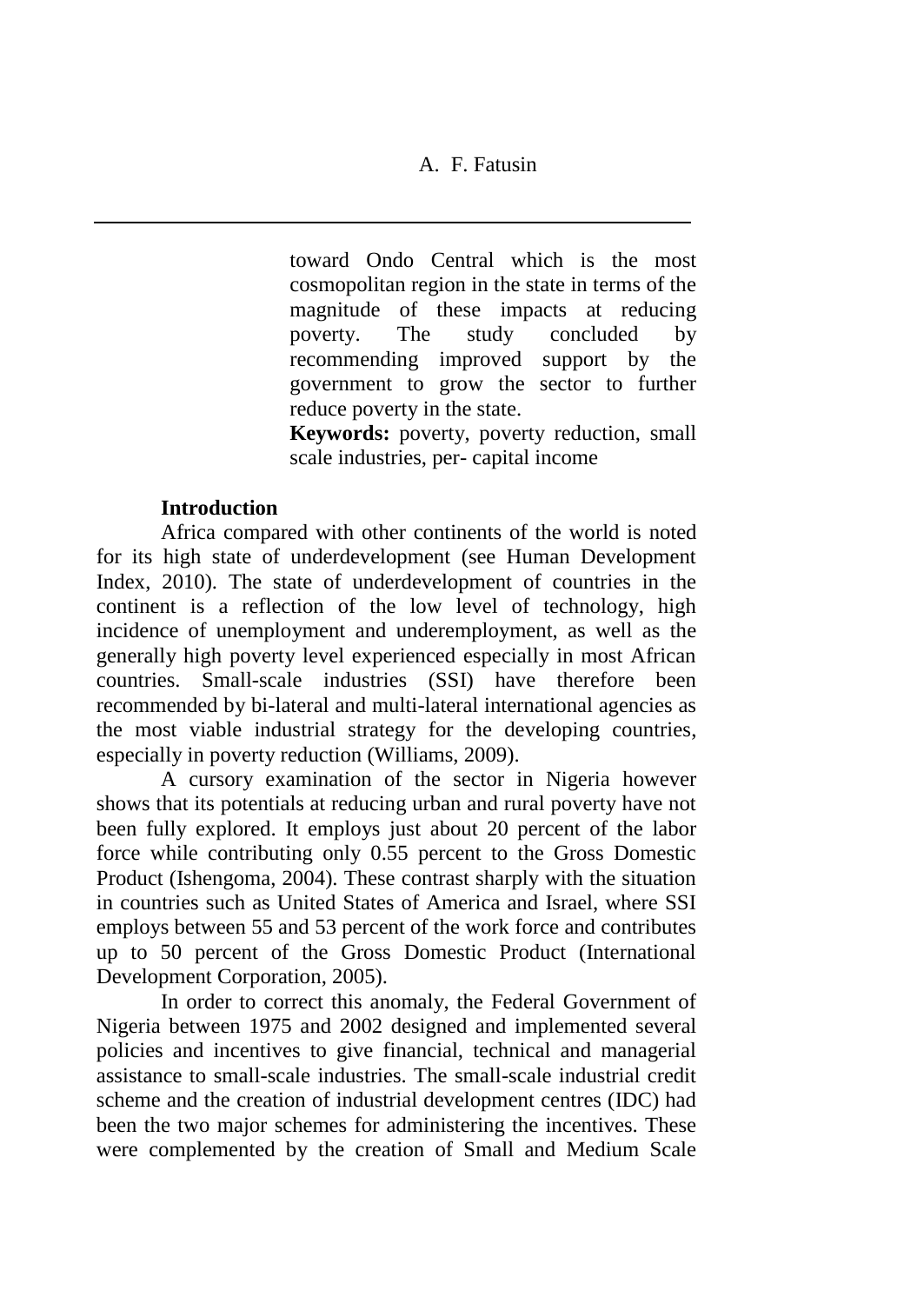Enterprises Development Agency (SMEDA) in 2002, and the establishment of industrial estates and parks. The Federal government at various times established the Nigerian Industrial Development Bank (N.I.D.B) which was later renamed Bank of Industry (BOI) in 2002, National Economic Reconstruction Fund (NERFUND), Export Credit Guarantee Scheme and Free Trade and Export Processing Zones in Calabar, Lekki, Olokola, Onne, among others. These were all in a bid to encourage the growth of this sector, in order to make it a spring board of sustainable economic development. While both, the Federal and State governments in Nigeria have formulated and implemented policies designed to improve the standard of living across sectors, it is a fact that poverty rates keep increasing even with the massive economic growth of over 7% per annum that Nigeria has witnessed from 2003 to date. It is therefore necessary to evaluate how small industries scale industrial enterprises have affected poverty rates among its major stakeholders and how this has reflected in regional development of Ondo State.

# **Research Method**

Three major towns Akure, Ikare and Okitipupa, three minor towns Ugbe, Obaile and Odeaye, three major villages, Iboropa Aponmu and Ikoya were investigated. The sample frame covered all the SSI (formal and informal) in the nine settlements selected. There were 1411 in the study area. The sample size of the SSI was 353. This constitutes 25% of the entire sample frame (1411). Moreover two workers in each factory were sampled making a total of 706 workers. To collect the needed data questionnaires were administered on these proprietors and workers of sampled small scale industries. Small scale industries in each town were first identified and numbered during reconnaissance survey. Data were analyzed using simple tables and charts. The study was carried out in Ondo state.

Ondo State of Nigeria is one of the seven states created on 3rd February 1976. It was carved out of the former Western State. The state covered the total area of the former Ondo Province, which was part of the western region created in 1915 with Akure as the provincial headquarters. Ondo State took off formally on 1st April 1976, consisting of the nine administrative divisions of the former Western State (Ondo Ministry of Information and Culture, 1979).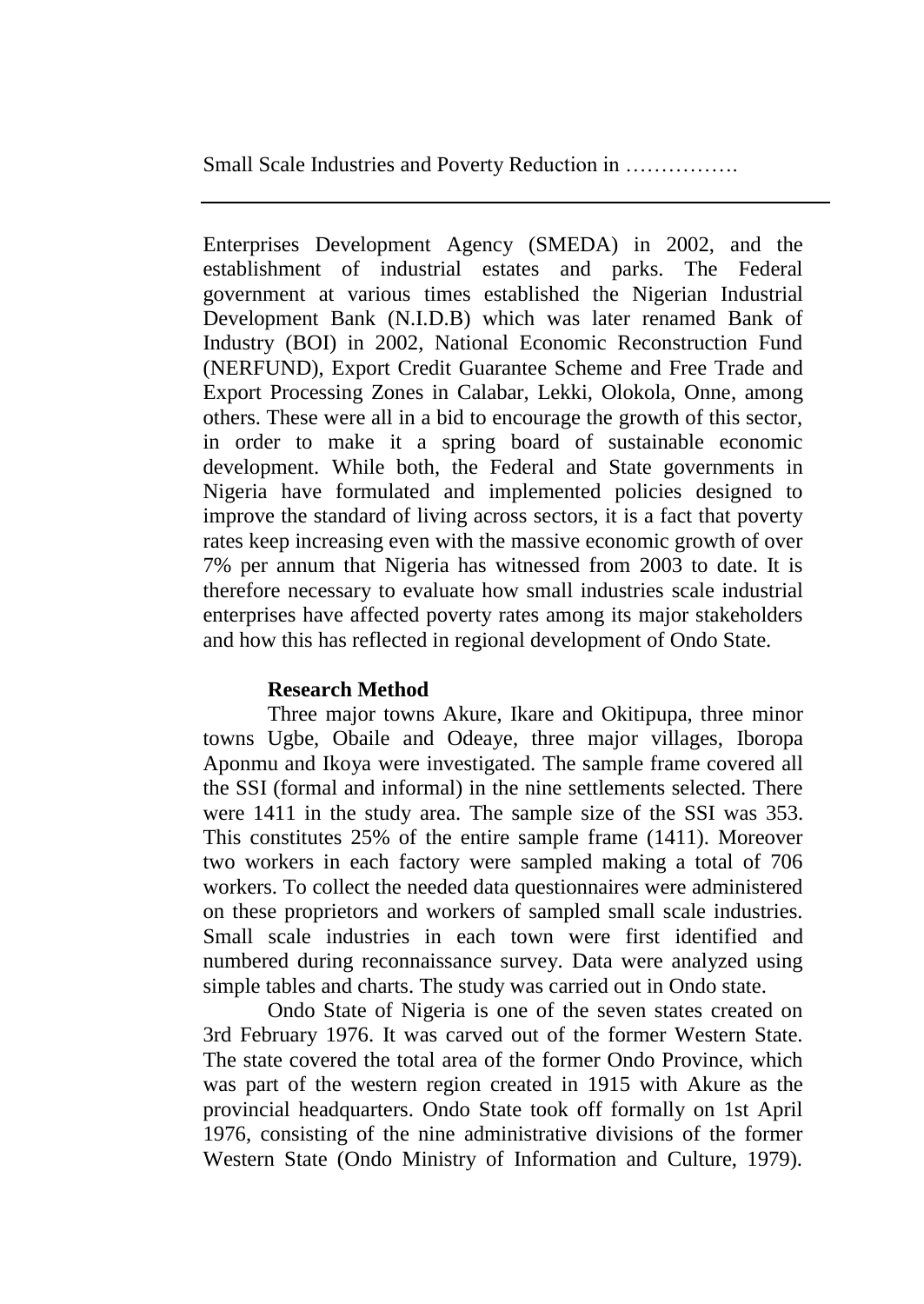However, the present Ondo State is made up of Akoko, Akure, Okitipupa, Ondo and Owo divisions. Akure remains the State capital. The state has a long history of craft industries. Owo for example was noted for its pottery and beads, Ondo for weaving and metal smelting, Akure was a centre of bronze making, while Okitipupa was noted for production of indigenous soap as well as water based SSI such as fish and shrimp processing and gin making.

## **Literature review**

The number one objective of regional planning is poverty reduction in underdeveloped areas. Nigeria as a nation has abundant human and natural resources. Paradoxically, the national poverty level does not reflect this. The country has the largest number of poverty alleviation agencies, institutions, programmes and policies in Africa, yet its poverty profile keeps growing. Urban poverty, in particular, has been exacerbated in Nigeria by low levels of social development resulting from corruption, misallocation of funds, poor investment habits, poor family planning habits, minimum wage laws, declining life expectancy and inadequacy of production enterprises that can serve as employment stimuli. The Human Development Report (2009) rate Nigeria as the  $24<sup>th</sup>$  poorest country in the world with 70.2% of its population living below the United Nations Poverty line (US\$1 per day).

Livelihood represents the current condition of individuals and households and the means by which they reproduce themselves. Resources represent access to assets such as markets, labour, land and basic services. Knowledge is also a resource and an important dimension of poverty, while rights include formal, traditional, civil and political rights. In this multi-dimensional framework, poverty reduction addresses not only improvement in livelihoods, but also improvement in access to resources, expansion of knowledge, and expansion of production enterprises increased empowerment.

Reasonable research has been carried out on urban poverty in Nigeria. In spite of Nigeria's abundant natural and human endowment, poverty remains pervasive, multifaceted and chronic. Given the most recent data available, it is estimated that approximately 69 million or 54.4 percent of Nigerians live below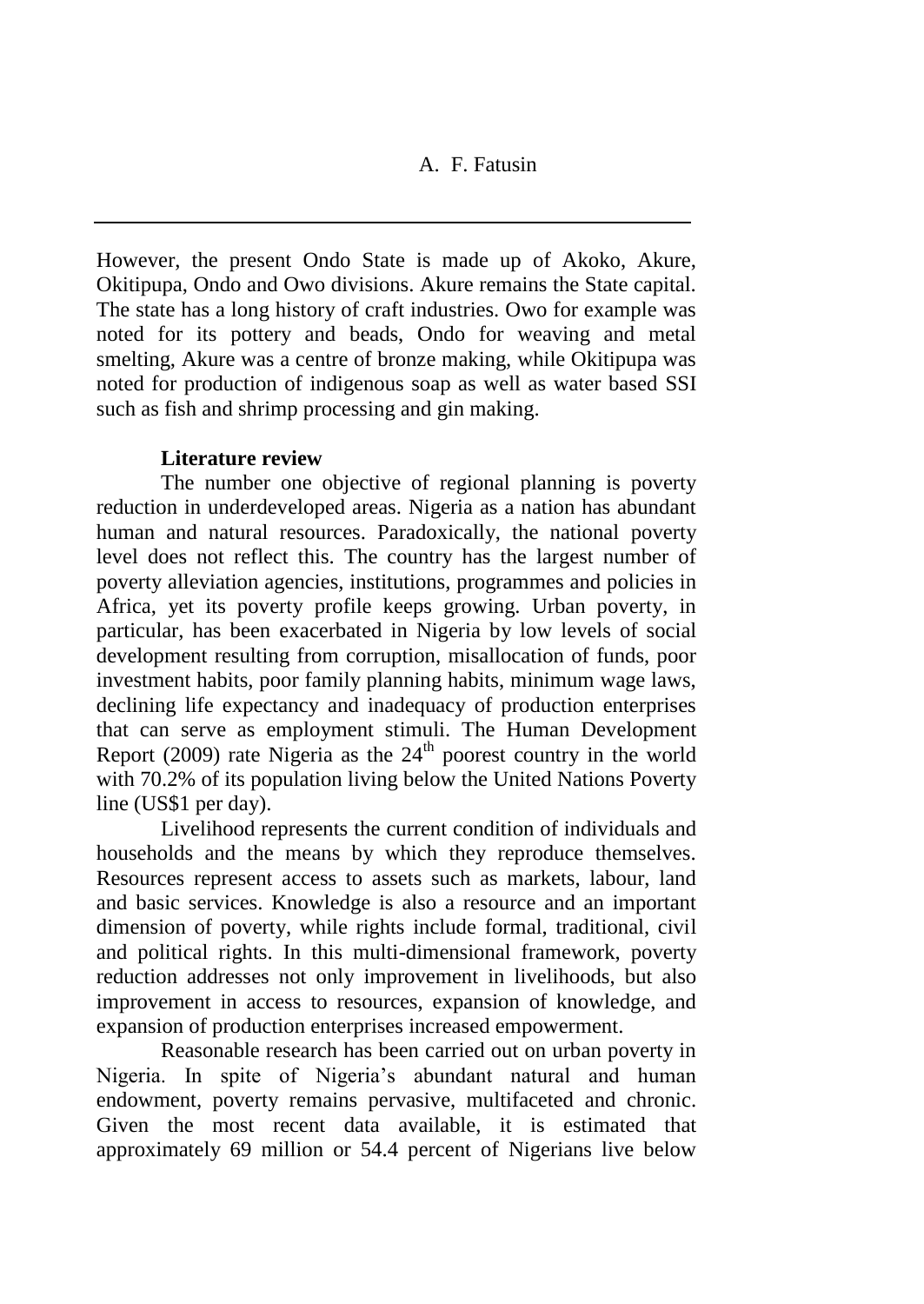poverty line in 2004, an increase of more than 24 percent since 1980, (Omonoma, 2009). Ogundele (2000) in his study of poverty in Ado Ekiti asserts that government sponsored poverty reduction programmes usually benefit the executors rather than the indigent masses. Okoko (2000), also posit that effective poverty alleviation can only be achieved through the empowerment of the poor to initiate, design, execute and manage their own priorities.

Ravallion, Chen and Sangraula (2007) in their study of poverty in the new millennium provide new evidence on the extent to which absolute poverty has urbanized in the developing world, and the role that population urbanization has played in overall poverty reduction. They find that one-quarter of the world's poor live in urban areas and that the proportion has been rising over time. By fostering economic growth, urbanization helped reduce absolute poverty in the aggregate but did little for urban poverty. Between 1993 and 2002, the count of the "\$1 a day" poor fell by 150 million in rural areas, but rose by 50 million in urban areas. The poor have been urbanizing even more rapidly than the population as a whole.

Looking forward, the recent pace of urbanization and current forecast for urban population growth imply that a majority of the poor will still live in rural areas for many decades to come. There are marked regional differences; Latin America has the urbanized poverty problem, East Asia has the least; there has been a "ruralization" of poverty in the Eastern Europe and central Asia; in marked contrast to other regions, Africa's urbanization process has not been associated with falling overall poverty. Small enterprises can therefore play a leading role in poverty reduction in the urban areas.

Studies on poverty have highlighted the fact that poverty is a consequence, not only of the misfortunes and limited capabilities of individuals, but also of the structure and processes that determine the distribution of income (Soludo, 2003). Access to means of production such as small scale industries development therefore plays a leading role in income redistribution. The relationship between poverty and SSI cannot be overemphasized. The SSI has been described as a means of livelihood for new entrants into the urban labour force, who through lack of opportunity and/or training are unable to seek employment in the real sector of the economy. It is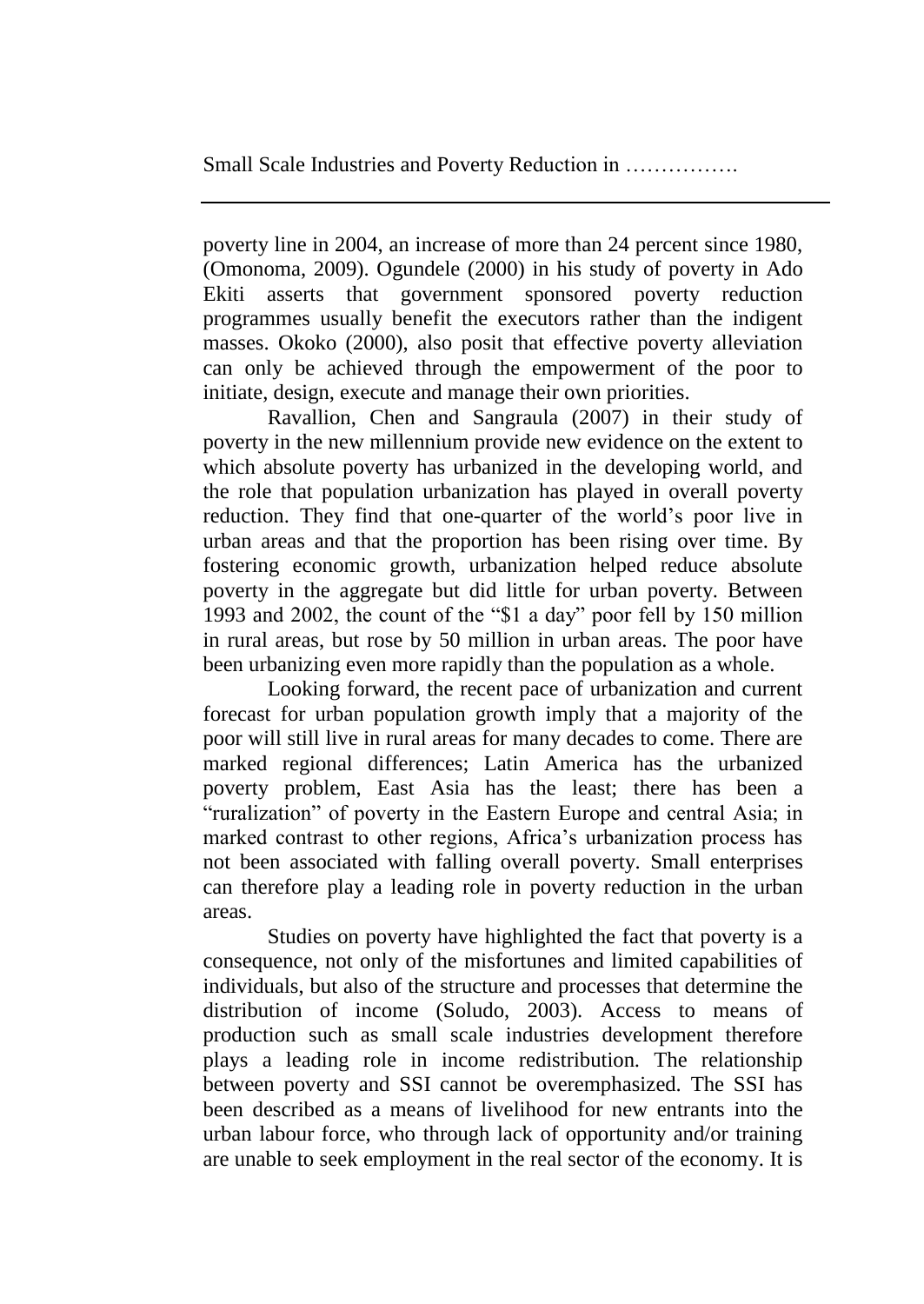also seen as a means of survival for the migrant, especially when no social welfare services are available in the city.

Unfortunately, governments at times past have had a "lackasidical" attitude towards the SSI especially the uncertainty, inferiority, depravity and constant threats by authorities and the law enforcement agencies (Obada and Agba, 2006) which many enterprise owners have had to contend with. It has been described variously as illegal, parasitic and residual. The conditions under which its activities are forced to operate encourage environmental degradation. Nevertheless, the contributions of small scale industries especially the informal types to urban populations and economies, particularly of the third world would be difficult to sweep under the carpet as it provides succor for many middle class families. It also adds essential funds to the otherwise skimpy family coffers of the urban poor. While studies have shown that many participants in the informal small scale industries remain in the low-income cadre, evidence exists to show that informal enterprises make significant contribution to improving sustenance for the urban poor. Olanrewaju (2000) in his study of informal activities and poverty posit that by participating in the informal sector, there is an autonomous and efficient capacity for generating growth in the income of the poor.

The sector employs over 80% of the working population of Nigerians employed in the manufacturing sector (UNDP, 2000). It is a very important part of the nation's economy as it acts as a shock absorber by providing employment for workers who otherwise might have been unemployed thus reducing poverty. Although there has been a "ruralisation" of poverty in Eastern Europe and Central Asia, in marked contrast to other regions, Africa's urbanization process has not been associated with falling overall poverty. Small entrepreneurs played a leading role in poverty reduction in the urban areas.

#### **Results and Discussion**

One major goal of investment is profit maximization. Earnings in form of profit on the other hand lead to reduction in poverty. Small scale enterprises as shown in the literature helps to creation wealth which in turn creates multiplier effects with maximum impacts on workers impute suppliers and sellers of the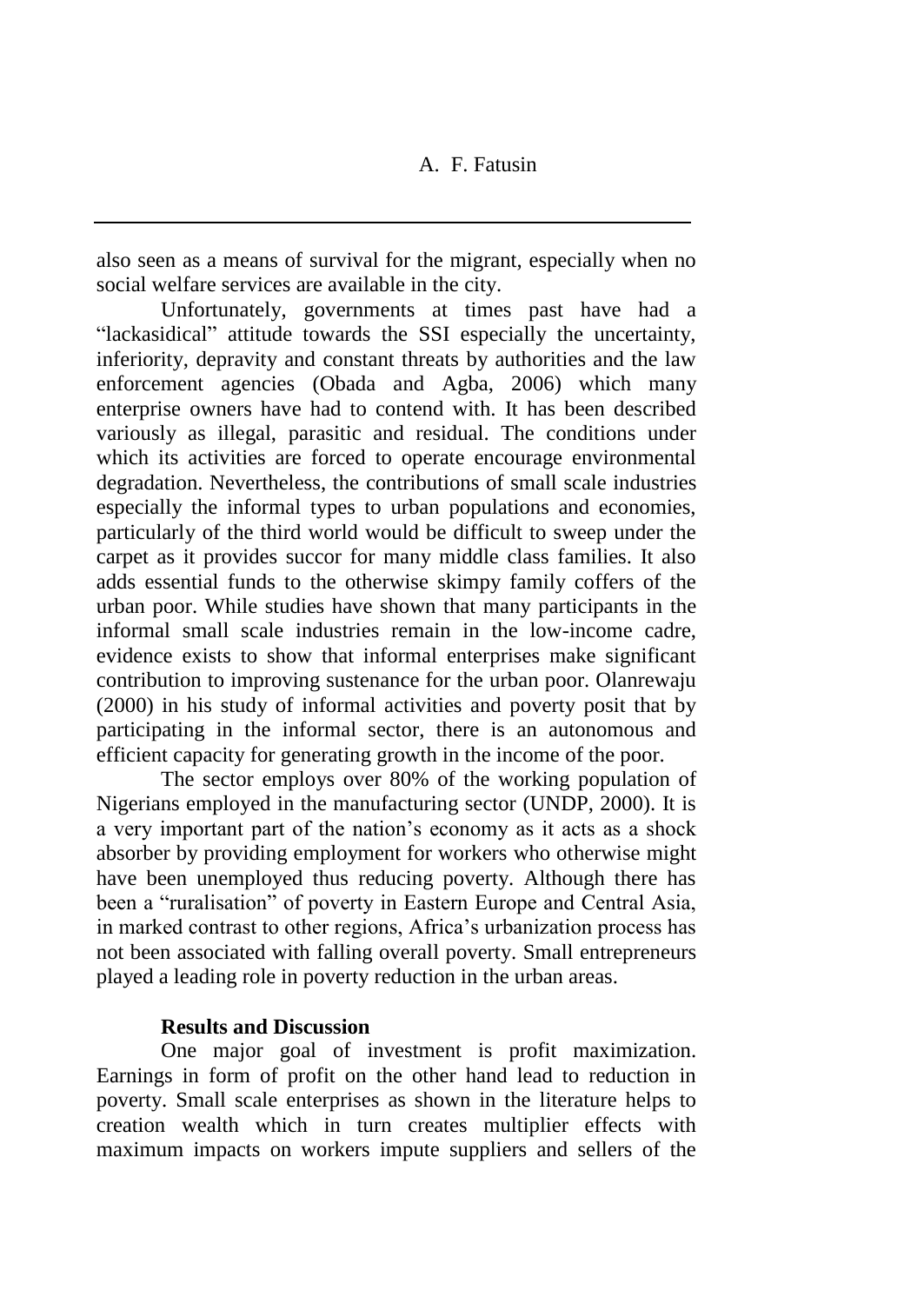products. A cursory examination of table no.1 indicates that in the opinion of manufacturers, earnings from their enterprises have been good in spite of the global economic crises. One hundred and seventy nine (179) respondents representing 50.7% had picked good Yet a large part of the respondents had picked average (42.8% ) while only few picked poor (1.4%), which is considerably lower than those that had picked excellent. These were discussed in Table no. 1

| <b>Market</b><br>range     | Food product |                | <b>Textile</b> |               | Consumer<br>product |               | <b>Iron</b> and<br>capital goods |                          | <b>Wood</b><br>based     | Industrial/Co<br>nstructional<br>material |                          | <b>Total</b> |               |
|----------------------------|--------------|----------------|----------------|---------------|---------------------|---------------|----------------------------------|--------------------------|--------------------------|-------------------------------------------|--------------------------|--------------|---------------|
|                            | Freq.        | $\frac{0}{0}$  | Freq.          | $\frac{0}{0}$ | Freq.               | $\frac{0}{0}$ | Freq.                            | $\frac{0}{0}$            | Freq.                    | Freq.                                     | $\frac{0}{0}$            | Freq.        | $\frac{0}{0}$ |
| N <sub>o</sub><br>response | ۰            | ۰              | ٠              | ۰             | ۰                   | ۰             |                                  | ۰                        | ۰                        | $\overline{\phantom{a}}$                  | -                        | ٠            | ۰             |
| Poor                       |              | 0.8            | $\overline{2}$ | 29            | 2                   | 2.6           | $\overline{\phantom{a}}$         | $\overline{\phantom{a}}$ | ۰                        | ٠                                         | $\overline{\phantom{a}}$ | 5            | 1.4           |
| Good                       | 53           | 42             | 33             | 47            | 44                  | 56            | 10                               | 66.7                     | 6                        | 34                                        | 82.5                     | 179          | 50.7          |
| Average                    | 69           | 54.8           | 30             | 42.8          | 29                  | 37            | 5                                | 33.3                     | 16                       | $\overline{2}$                            | 5                        | 151          | 42.8          |
| Excellent                  | 3            | $\overline{2}$ | 5              | 7             | $\overline{4}$      | 5             | $\overline{\phantom{a}}$         | ٠                        | $\overline{\phantom{a}}$ | 5                                         | 12.5                     | 17           | 4.8           |
|                            | 126          |                | 70             |               | 79                  |               | 15                               |                          | 22                       | 40                                        |                          | 353          | 100           |

**Table no 1:** Return on Capital Investment by Small Scale Industries

**Source:** Authors research work, 2014

One veritable means of poverty reduction is the propensity of small scale industries to generate employment, even more than large scale industries since they employ more per unit of investment (Fatusin, 2012). A total of 706 workers to an investment of about 50 million in all the 353 enterprises sampled are considered good enough compared with many large scale industries that were built but collapsed in the 1980s in the state. The pattern of employment generated by the different classification of small scale enterprises was investigated. The study found out that out of the five different categories of small enterprises (when classified by types of product) such as Agro based enterprises, industrial material constructional products based, consumer products, capital goods, wood products based enterprises, agro based enterprises employed the highest number of people i.e. 252 employees which accounted for 35.7% of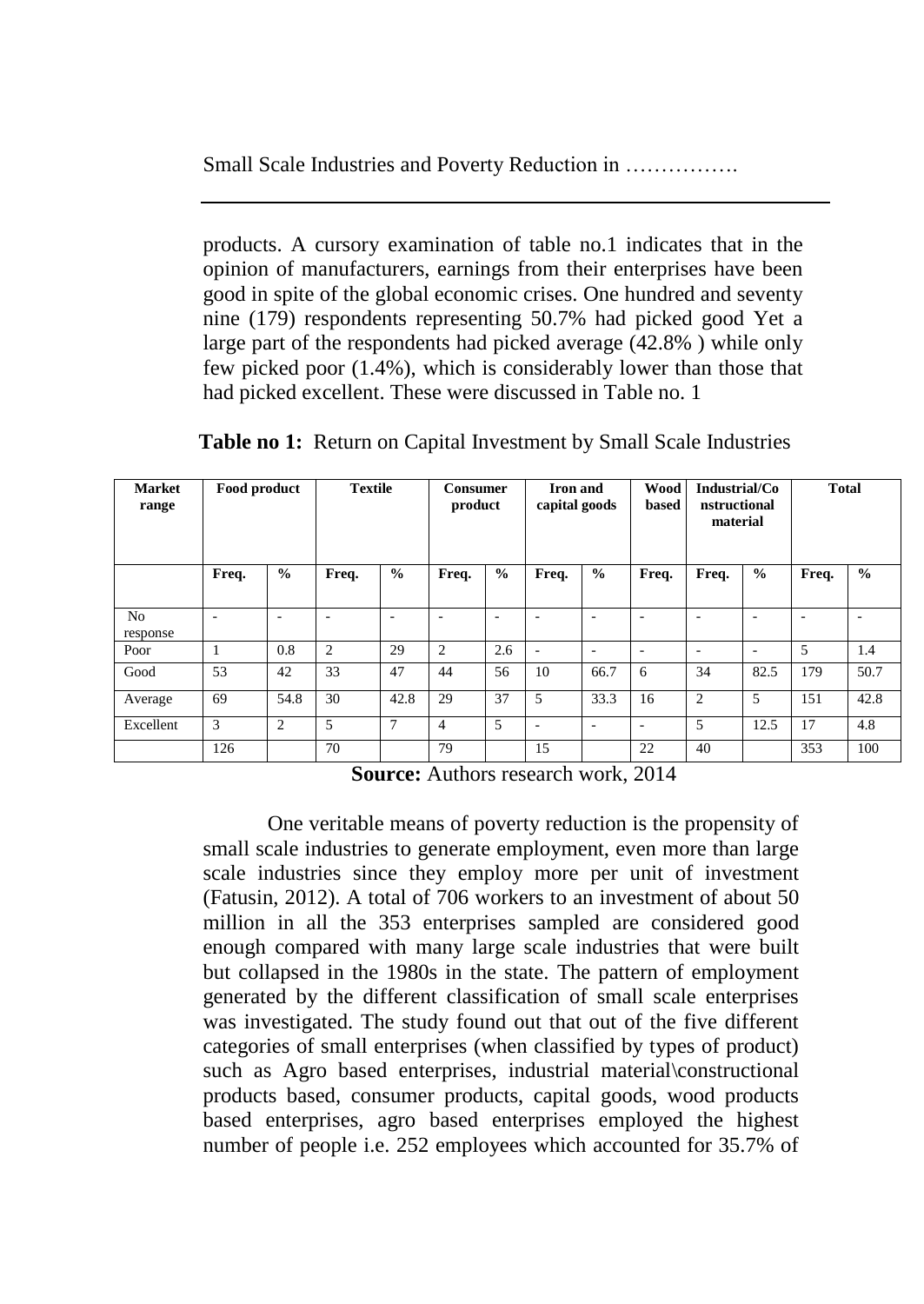the total number of employees sampled. This is closely followed by consumer products enterprises which had in its employment 158 people or 22.4%. The least number of employees came from enterprises which produced capital/metal goods, which accounted for 4.3% of the total. This is not surprising considering the fact that most of the small enterprises in the study area were agriculture based processing mills or consumer products based firms. There were few capital/metal goods producing enterprises. Aside from that, agriculture based small enterprises have were found to be more linked to the local economy through backward and forward linkages (see table no. 2).

| Categories of small                     | No.   | $\%$ | Ondo                   | Ondo        | Ondo        |
|-----------------------------------------|-------|------|------------------------|-------------|-------------|
| scale enterprises (by                   | of    |      | North                  | Central     | South       |
| products)                               | empl  |      |                        |             |             |
|                                         | oyees |      |                        |             |             |
| Agro products                           | 252   | 35.7 | 73(35.8%)<br>95(33.7%) |             | 84(38.2%)   |
| Industrial/Construction<br>al materials | 142   | 20   | 39(19%)                | 55(19.5%)   | 48(21.8%)   |
| Consumer products                       | 158   | 22.4 | 48(23.5%)              | 50(17.7%)   | 60(27.3%)   |
| <b>Textiles</b>                         | 80    | 11   | $20(9.8\%)$            | 50 (17.7%)  | $10(4.5\%)$ |
| Capital /Metal goods                    | 30    | 4.3  | $10(4.9\%)$            | 14(4.9%)    | 6(2.7%)     |
| Wood based firms                        | 44    | 6    | $14(6.9\%)$            | $18(6.3\%)$ | $12(5.5\%)$ |
| <b>STotal</b>                           | 706   | 100  | 204                    | 282         | 220         |

**Table no 2:** Employment Generation among some categories of small Scale enterprises

**Source:** Authors research work, 2014

Regional variation occurred in terms of the capacity of the enterprises to generate employment for example the agro allied industries, which by far employed the largest number of people (252) and which accounted for 35.7% of all employment varied from 35.8% in Ondo North, to 33.7% in Ondo Central and 38.2% in Ondo South. Out of the 142 Industrial raw material/constructional materials employees, who account for 20% employees for the entire state, it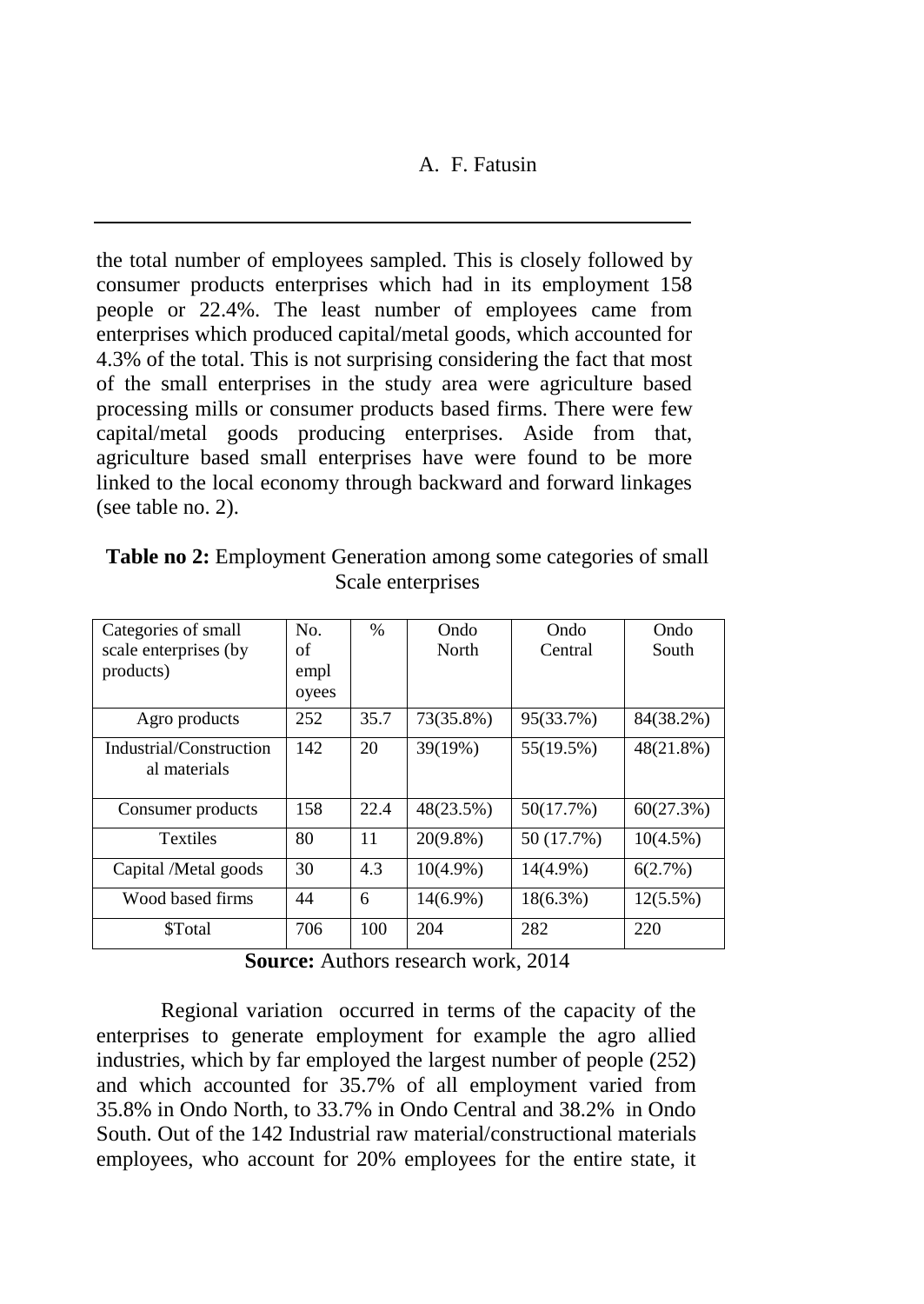averaged 9.8% in Ondo North, 17.7% in Ondo Central and 4.5% in Ondo South. Though capital/metal goods industries accounted for just 4.3% of total employment in Ondo State, it also varied from 4.9% in Ondo North, 4.9% in Ondo Central and 2.7% in Ondo South (see Table no. 2). However, the study proceeded to investigate whether there was a significant difference in the structure of employment generation among different categories of SSI in the 3 regions sampled – Ondo North, Ondo South and Ondo Central.

**Table no 3:** Summary of ANOVA on employment Generation in the 3 Regions

| Model |            | Sum     | of $\overline{Df}$ | Mean    |         | Sig.                  |
|-------|------------|---------|--------------------|---------|---------|-----------------------|
|       |            | squares |                    | square  |         |                       |
|       | Regression | 695.685 |                    | 347.843 | 295.642 | .00                   |
|       | Residual   | 3.530   |                    | 1.177   |         | $\Omega$ <sup>a</sup> |
|       | Total      | 699.215 |                    |         |         |                       |

A. predictors: (Constant) Ondo south, Ondo central

b. Dependent Variable: Ondo North

**Source:** Authors research work 2014

The result above showed that there was a significant difference in the structure of employment among the categories of enterprises in the 3 regions at 0.05 level of significance. Since  $F_{cal}$  $(295.642)$  $\triangleright$ F<sub>tab 0.05</sub> (9.5521). The implication of this is that employment generation, by different categories of enterprises did not show the same tendency across the 3 regions.

Entrepreneurs earn two types of incomes - profit and monthly salary, although many proprietors of small scale enterprises could not differentiate between the two. The study reveals that many entrepreneurs (45%) are engaged in co-operative societies, 22% were in age grade meetings where they also contribute either weekly or monthly with their profits. These are shared at the end of the month or year creating a lump sum which some of them reinvest in their businesses or used it for capital projects.

Proprietors were asked to estimate their yearly profit. The result review that majority of the respondents (26%) save an average of 300,000 (\$1,875) per year, while 18% save less than 100,000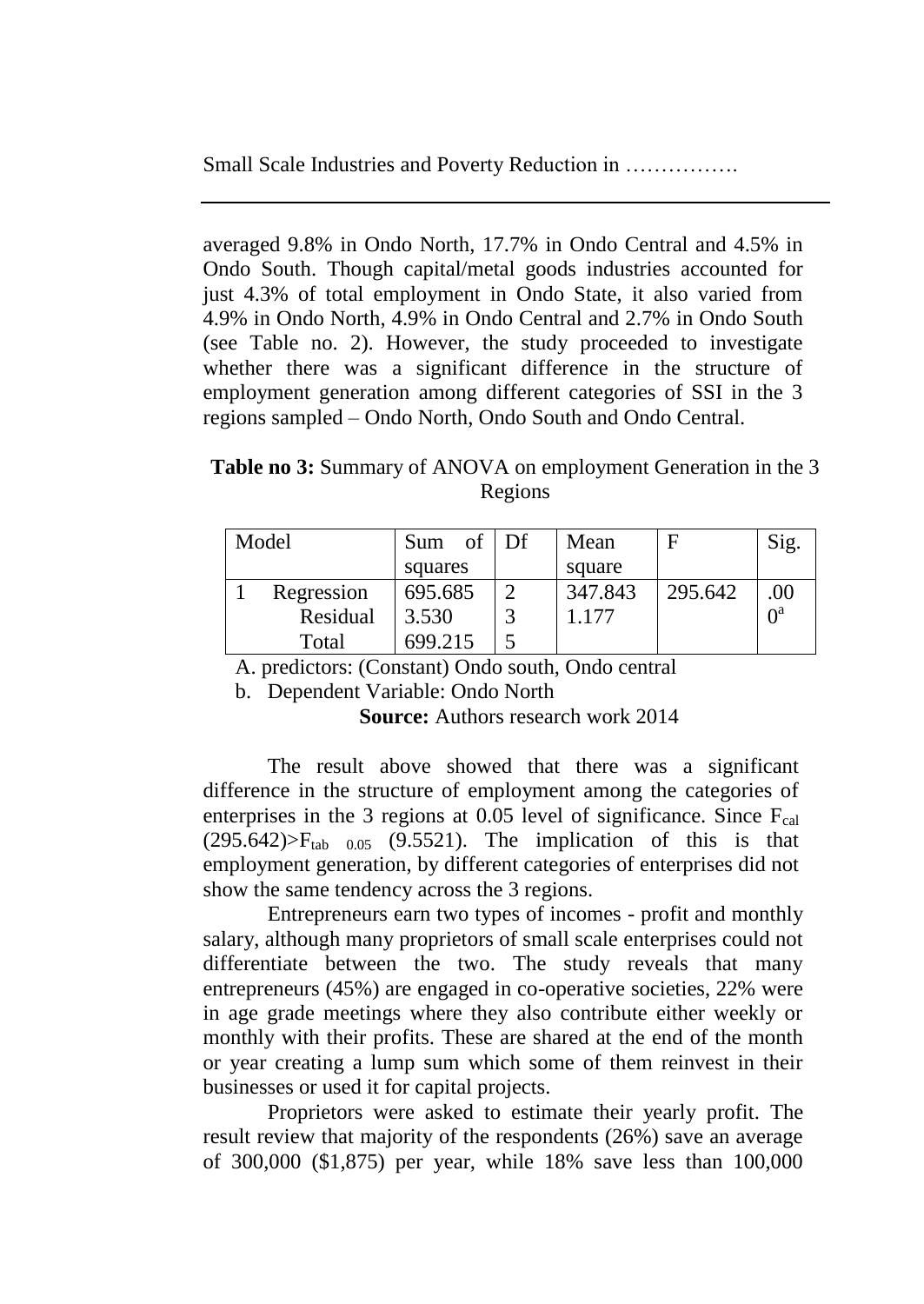(\$625) yearly. The average monthly income of workers reflected a generally average income per month. Out of the 706 workers, 38.2% or 1/3 claimed to be earning an average of N20,000 (\$125) per month. 31.9% claimed to be earning an average of N75,000 (\$469) per month. Only 2.8% of respondents earn over N100,000(\$625) per month. However out of the 353 proprietors 34.3% earn mean monthly salary of N20, 000 (\$125), 31.4% earn N75,000 (\$469), while only 2.3% earn N100,000 (\$625) as mean monthly salary. The table revealed that Ondo Central has the highest wealthy proprietors and by extension lowest poverty rate among proprietors since the region has the highest number of proprietors earning over N100,000 (\$625) per month and those earning between N50,000 and N100,000 per month. This shows that small scale entrepreneurs were having appreciable returns on the capital investment. Therefore it can be deduced that small scale enterprises provided veritable mean of livelihood in the economy or the state. The regional analysis of the average monthly income was calculated. Out of the 34.3% (121) people who earned an average monthly income of between N10,000- N30,000 in Ondo state, minor variation occurred. The variation was exhibited by 36 respondents or 35 % in Ondo North, 45 respondents or 31.9% in Ondo central and 40 respondents or 36% in Ondo South. This is followed by 31.4 % (111) of respondents who earned between 50,000 and 100,000. The figures for the regions being 33 or 32%, 48 or 34% and 30 or 27.3% for Ondo North, Ondo Central and Ondo South (See Fig. no.1)



**Fig. no. 1:** Inter Regional Variation in Incomes of Proprietors of Small Scale Industries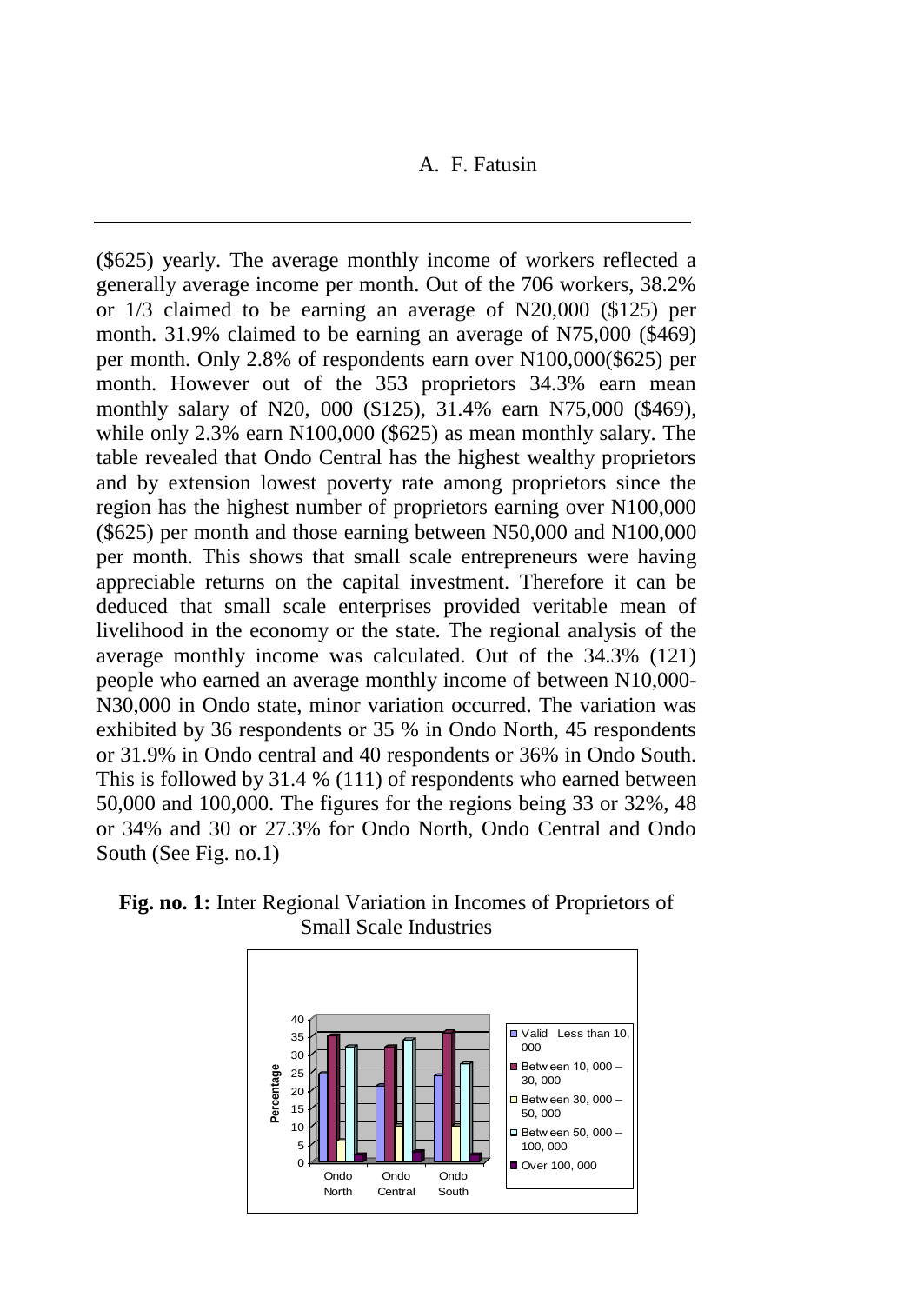The study went further to compare the mean salaries of workers who crossed to their present small scale enterprises from other sectors to see whether by crossing over to work in the small enterprise their profits have improved or reduced the number of respondents earning below  $\mathbb{H}10,000$  (\$62.5) per month which was about \$2 per day dropped from 121 to 95 workers since they got employment in their new enterprise. Same with those earning an average of N3,000 (\$125) before, which dropped from 183 respondents to 111 respondents, making a net gain of 72 respondents. On the other hand, the number of respondents who were in the high income bracket increased. For example while 82 respondents had indicated mean monthly incomes of  $\frac{1}{15,000}$  (\$469) before they got employed in their current small enterprise, the number increased to 127, making a net gain of 45 respondents. Same with those earning over  $\text{\#}100,000$  (\$625) before, which increased from 8 respondents to 25 respondents, making a net gain of 17 workers. By this calculation, 195 people were either eliminated from poverty or had become richer.

No wonder therefore that when workers were asked to compare their new incomes with the work they were doing 38% (268) reported that the pay was averagely enough, 24.4% (172) believed the salary was good, while 10.3% (72) of the respondents believed the income was very good. Only 27.3% (193) constituting 28.4% in Ondo North, 24.8% in Ondo Central and 29.5% in Ondo South believed the contrary. All these are positive indicators that in the perception of proprietors and workers of small scale industries have contributed in improving their incomes, even above the daily poverty level of one dollar per day.

# **Conclusion**

The study has been concerned with an assessment of impact of small scale manufacturing enterprises in poverty reduction in Ondo state. The study evaluated two factors that were generated to poverty reduction among the sampled small scale manufacturing enterprises: employment and effects on income improvement The study found out that out of the five different categories of small enterprises, agro based enterprises employed the highest number of people i.e. 252 employees which accounted for 35.7% of the total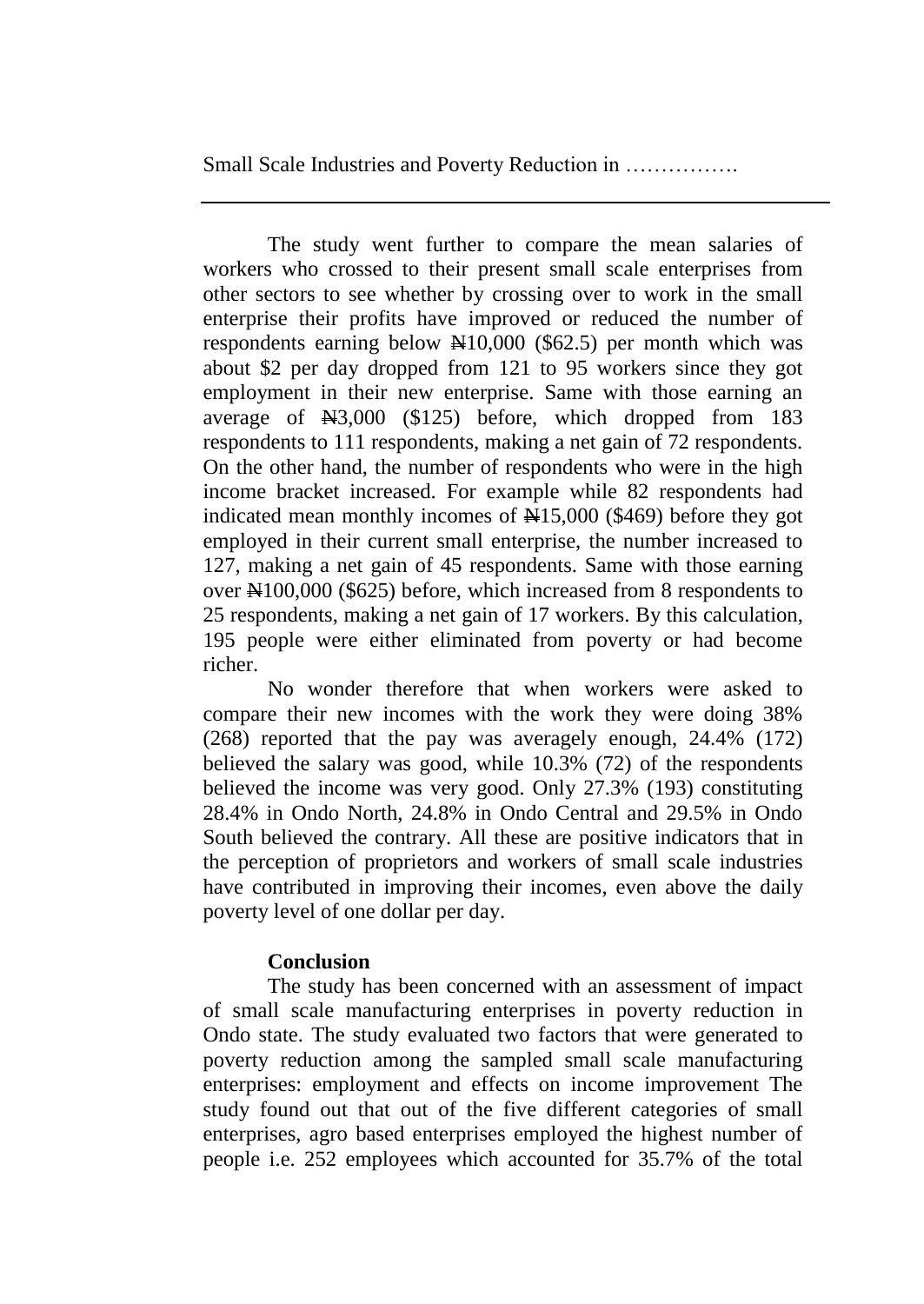number of employees sampled followed by consumer products enterprises which had in its employment, 158 people or 22.4% and the least are enterprises which produced capital/metal goods, which accounted for 4.3% of the total. However, variations exist across the three regions for example agro allied industries which accounted for 35.7% of all employment varied from 35.8% in Ondo North, to 33.7% in Ondo Central and 38.2% in Ondo South. Out of the 142 Industrial raw material/constructional materials employees, who account for 20% employees for the entire state, it averaged 9.8% for Ondo North, 17.7% in Ondo Central and 4.5% in Ondo South. An application of ANOVA to test whether there was any significant differences in the structure of employment across the three regions proved positive.(  $F_{cal}$  (295.642) >  $F_{tab,0.05}$  (9.5521). The study also revealed that while the incomes of proprietors are still generally low, small scale enterprises have generally helped to improve their income with 28.9% claimed to be earning a mean salary of 75000 or \$469 per month, while  $3.8\%$  of respondents earn over  $\text{\#100,000}$  or \$625 per month even the least proprietor earns an average of  $\cancel{\text{N}}$  10,000 (\$62.5) per month, which is above \$1 per day minimum. Yet the study also revealed that the number of workers who have had their incomes improved from moving over to work in the small enterprises have increased to 195 workers among the 706 sampled, with some regional variations. The study revealed considerable linkage with local small scale industries, in term of sourcing of raw materials, creating multiplier effects and some improvement in income of workers in these enterprises.